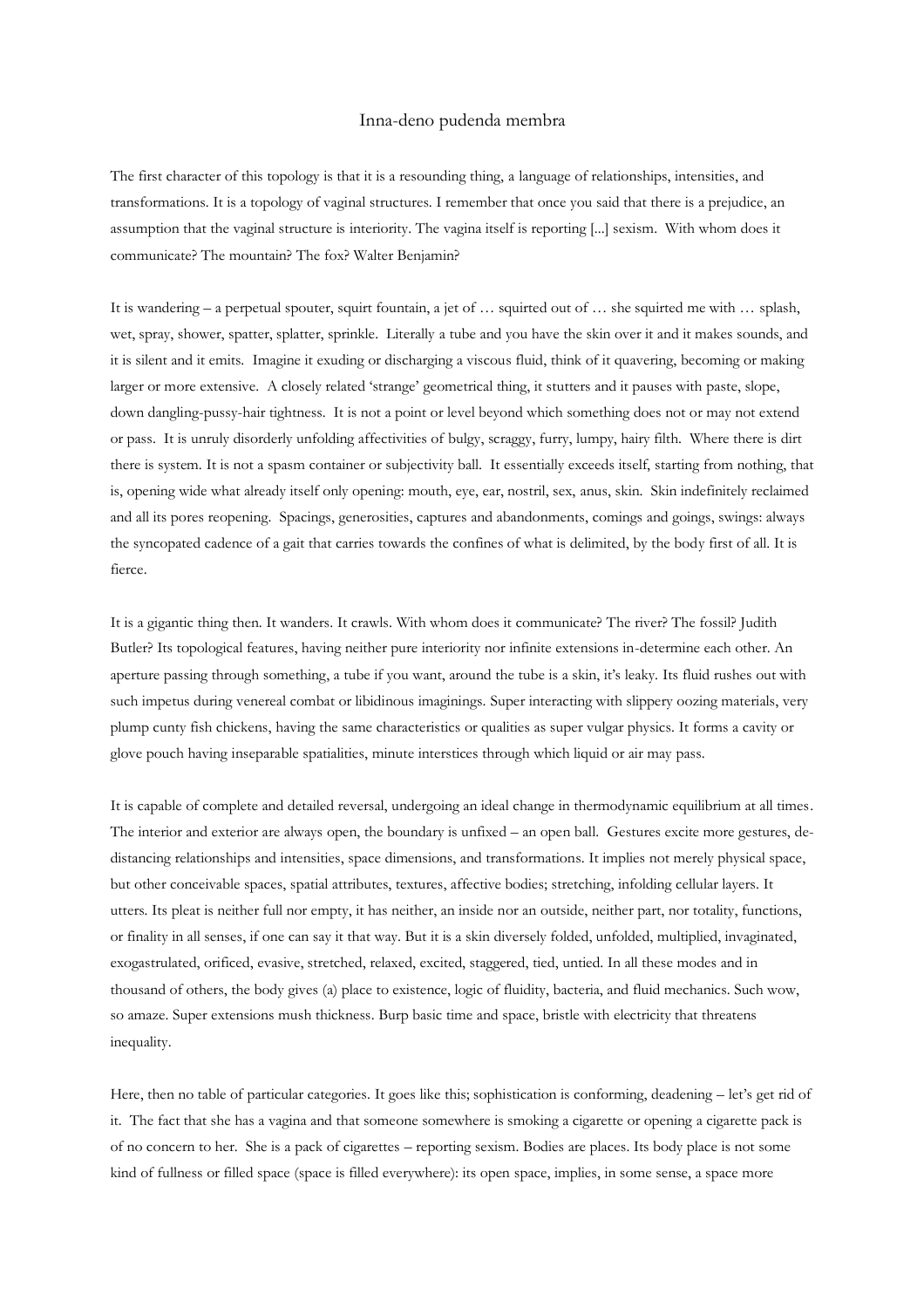properly spacious than spatial, what could also be called a place. An animal within an animal, its body place a specimen or stranger, zombie glove, ghost, cave, or cannibal; a ghoul purse form for holding or transporting something. Something for the most part chemical, or liquid, a re-entrant of loops and stuff.

It's thinking and reasoning – concerns itself with ideas of surfaces, solids, and higher dimensional analogues. The vagina itself becomes a site of knowledge, a corpus of its mass and its spasm. It leaks nipples and aromas. Consider again the image of a tube; our little open annulus or vaginal glove – one of the most basic curvilinear geometric shapes. Its topology is not an inventory of devices or forms. Rather, its 'species' slide toward the topological zone, out of hard and rigorous 'logics' of form - geometry of positions, linoleum connections, throbby animal pouches. Think of it this way: as poetic temporal connections, sequences, breaks, and all the many ways spaces and zones relate.

It is phantom slang, urine proud, a wet sidewalk approaching the stratum.

It becomes smaller in size, a catastrophe, radically open to additional otherness, to a continuing expansion of spatial knowledge. The surface area and the volume have been known since deep antiquity there are several equivalent definitions of this structure. Super awesome – it's now smaller than a fist, like a mysterious cave shrinking thing – it overflows and splashes out with gush stuff, super amazement, and ecstasies. Absurdity is the key word. It has to do with contradictions and oppositions.

Who eats rocks? It eats rocks in a manner of speaking, the insides of rocks tell it things. The soiled cod canal itself is reporting [...] misogyny. It goes like this. She entered wrapped in a sheet, under which she wore an apron. She disrobed and then got on a table where she outlined her body with dark paint. Several times, she would take 'action poses', similar to those in figure drawing classes. She read from her book *Cézanne, She Was a Great Painter*. Following this, she dropped the book and slowly extracted from her vagina an ancient document from which she read.

The vagina itself folds back in on itself in an interrogative reflex, acting openly and without guilt or embarrassment, lacking in reserve. It poured out great quantities of saline liquor. It's so diverse, so perverse that even when it holds back from itself it remains in touch with itself. Like a pouch pocket flipped inside out and tucked up. Squirting acacia, olive oil, pomegranate pulp, tobacco juice, honey and ginger. It moves, rising to compress the heart and lungs rendering the women breathless and faint. Such malfunction was caused it was thought by the fact that the uterus was itself a sentient organism capable of sensory perception and voluntary motion.

Even closure is intrinsic to its makeup opening itself to the experience of its own difference, energies, torsions, contrasts, and tensions of noncoincidences, sticky flammable organic substances, compare with gum, soft mixtures of sand and cement and sometimes lime, deep depressions of strata.

It incorporates all the dualities and negations that would conventionally be assumed to either fall outside it or to operate as independent entities.

Entering the vagina, one gets into the neck of the womb. Spreading open her vagina with a speculum, she invites the audience to inspect her with a flashlight and comment on what they see. This is not just sexual spectacle, nor mere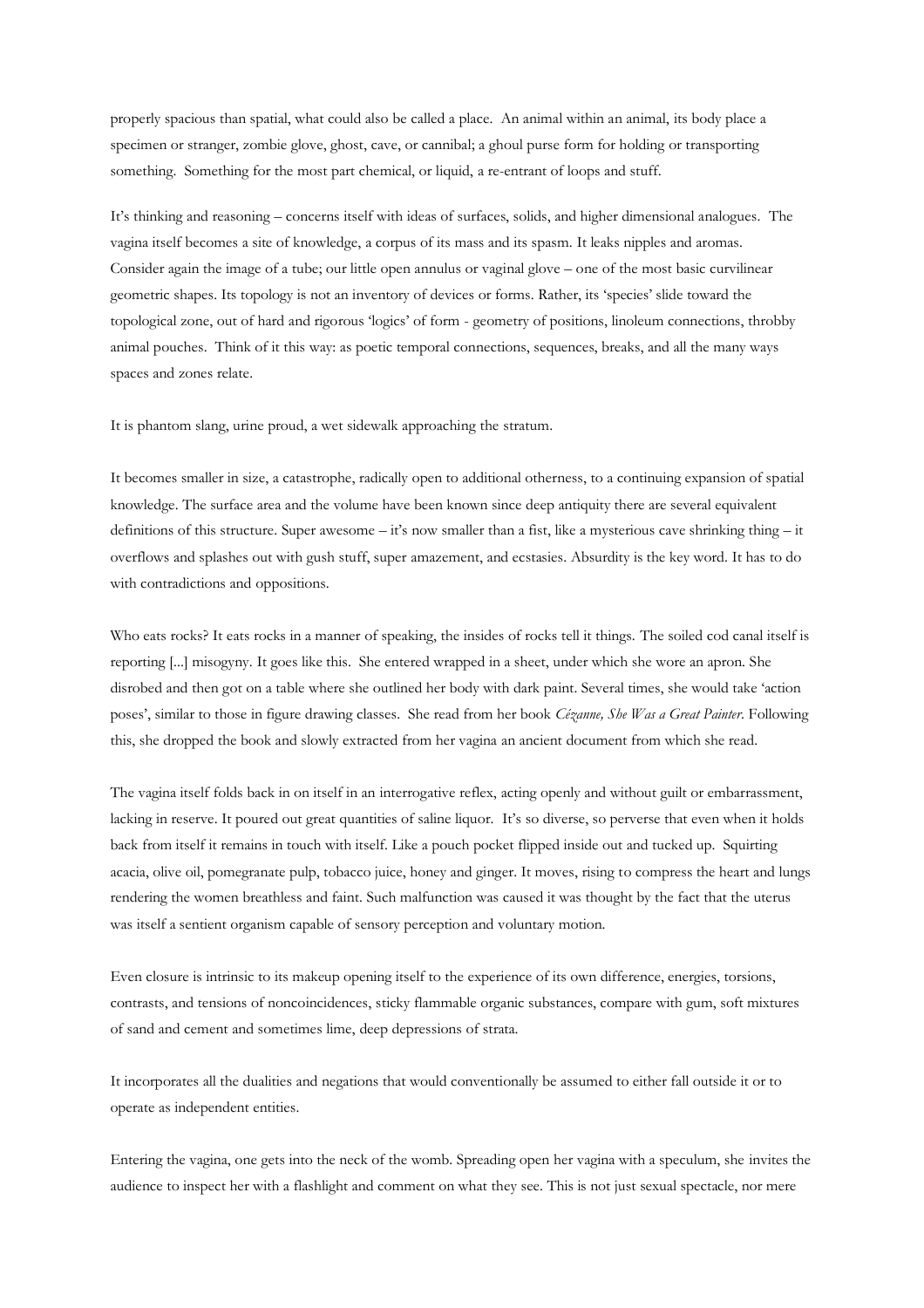peep show. By inviting people to peer into her vaginal canal, she not only comments on society's fetishisation of female genitalia, she demystifies one of the oldest icons in Western art and literature – the vagina dentata, a dark, mysterious, potentially dangerous region. Passing out flashlights, her cervix is still available for viewing. It quite literally 'enlightens' the crowd about the mysteries within. Her cervix is available on YouTube.

It's a play of scoop forces, intensities that confound the distinction between inside and outside by folding into the subjective techno-bubble which human subjectivity (or the anthropological stratum of the human) keeps drawing around itself with great crazy heat, allowing it to mould to a warm body in a few minutes. So scare. So Internet meme, heavy confusion, this recalls a difficulty; anything can be contaminated by the super-natural. Consider the smooth curves in the plane without self-intersections and how female sexuality is underestimated. Bodies are places of existence, and there is no existence without place, without there, without a 'here', 'here it is', for the 'this'. I read somewhere that things that obsessed it in the past still obsess it now, a wooden door (which is framed by the aforementioned bricks but has no hinges, keyhole, handle, knob or lock and so, in a sense, is not a door), you can see a larger hole in a brick wall, behind which a naked woman lies spread-eagled on autumn branches and leaves – her hairless genitalia exposed – clasping a lit gas lamp with her raised left hand. In the background is a faux-forest landscape with cotton clouds and a waterfall made from layers of transparent glue, which is illuminated from behind and, thanks to a rotating perforated disc, looks as if it is moving.

Sitting on a bench against a wall out of doors, she is wearing crotchless trousers and a tight leather jacket and holding a machine-gun. Her feet are bare as are her genitals, and she holds the gun at chest level, apparently in readiness to turn it on the viewer towards whom her gaze is directed. Her hair stands up in a wild mop above her head. She walks into an experimental art-film house. She roams through the rows of seated spectators; her exposed genitalia level with their faces. Challenging the public to engage with a 'real woman' instead of with images on a screen, she illustrated her notion of 'expanded cinema', in which the artist's body activates the live context of watching.

Sitting across from each other in front of the window, we try to define what it is that renders our encounter with the foreign so fraught. There must be an element of the intruder in the stranger; otherwise its strangeness is lost (…). Yet most of the time, we refuse to admit it: as a subject matter, the intruder is an intrusion into our moral correctness *– all* the handsome leather varsity glove types*.* (It is in fact a remarkable example of political correctness.) And yet intrusion is an inherent part of the truth of its strangeness, a confusion that serves as a vehicle of love.

The cervix chaosmos story goes like this. Annie wants an animal attraction. Anya wants a cosmic spiritual connection. In this finale of the performance, Annie hands out plastic cups with beans to be shaken to support her trance state and asks the spectators to engage in her sexual spiritual experience. She allows people to leave since the show is over.

She sets up an environment of candles, incense, and spiritual music in which she uses a large vibrator to masturbate. During the performance, she passed this vibrator around the audience first, encouraging the spectators to test its sensation on their skin, nothing but their joint belonging, in advance of any distinction. Download her cervix from illegal video sharing websites.